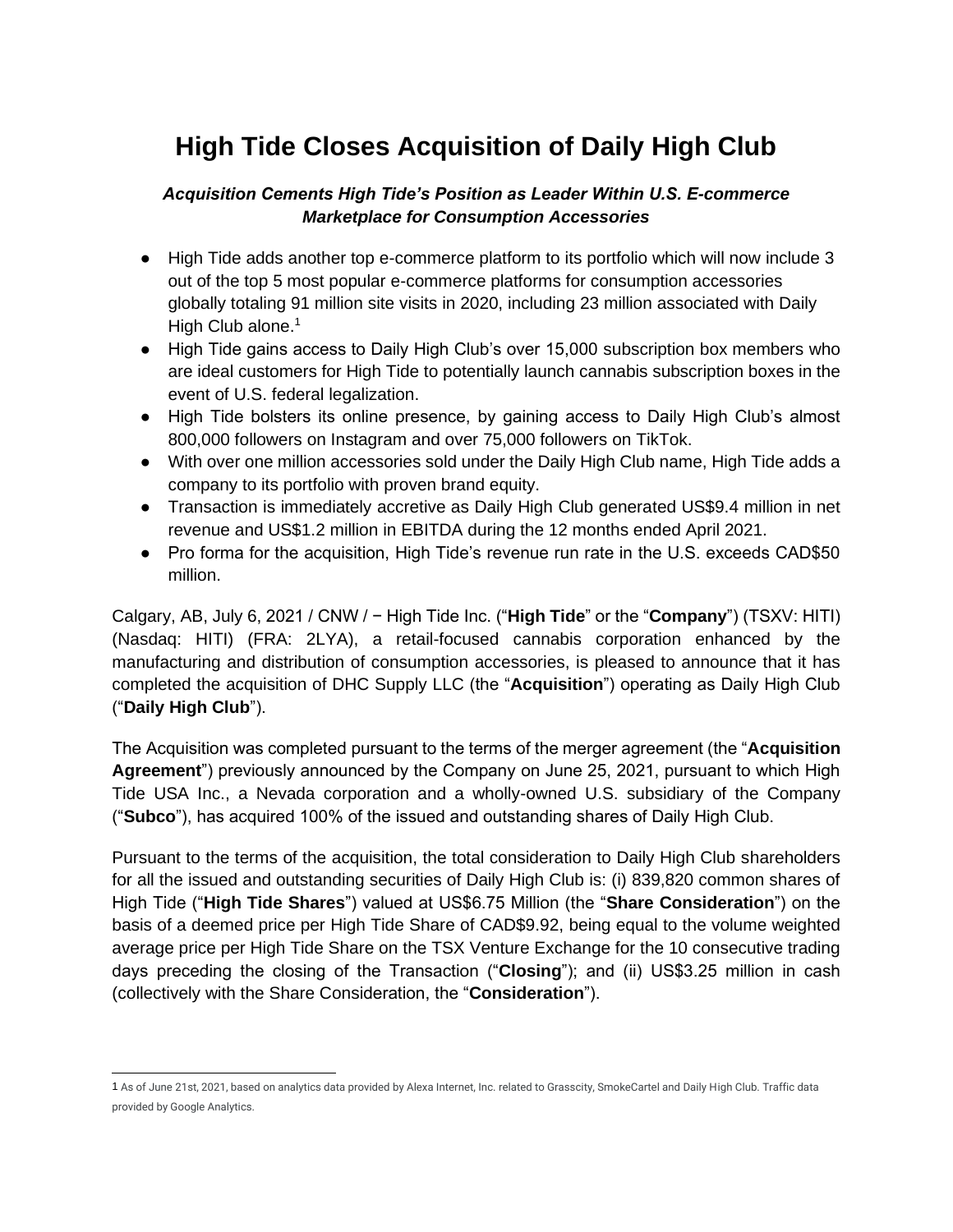In connection with the Closing, Harrison Baum, Chief Executive Officer of Daily High Club, has joined the High Tide team as Director of Digital Marketing to oversee all social media initiatives for High Tide globally.

The High Tide Shares issued pursuant to the Share Consideration are subject to a statutory hold period of four months and one day. In addition, the High Tide Shares having a value of 25% of the Consideration will be held in escrow to insure certain indemnification obligations if claims arise.

Furthermore, High Tide granted 13,333 stock options (the "**Options**") to Harrison Baum, exercisable at CAD\$9.39 per High Tide Share for a period of three years.

## **ABOUT DHC SUPPLY LLC**

With over one million consumption accessories sold and over 15,000 subscribers, Daily High Club is one of the leading online retailers of glass water pipes, vaporizers, and other in demand consumption accessories. Daily High Club provides a marketplace with a wide variety of highquality products and subscription boxes. Daily High Club has an active social media presence with numerous influencer and celebrity endorsements including deals with Tommy Chong, Chanel West Coast and more. Daily High Club boasts over 800,000 followers on Instagram and 75,000 followers on TikTok. The company's website at www.dailyhighclub.com offers an engaging and fun shopping experience.

## **ABOUT HIGH TIDE**

High Tide is a retail-focused cannabis company enhanced by the manufacturing and distribution of consumption accessories. The Company is the most profitable Canadian retailer of recreational cannabis as measured by Adjusted EBITDA,<sup>2</sup> with 89 current locations spanning Ontario, Alberta, Manitoba and Saskatchewan. High Tide's retail segment features the Canna Cabana, KushBar, Meta Cannabis Co., Meta Cannabis Supply Co. and NewLeaf Cannabis banners, with additional locations under development across the country. High Tide has been serving consumers for over a decade through its established e-commerce platforms including Grasscity.com, Smokecartel.com and Dailyhighclub.com, and more recently in the hemp-derived CBD space through CBDcity.com and FABCBD.com as well as its wholesale distribution division under Valiant Distribution, including the licensed entertainment product manufacturer Famous Brandz. High Tide's strategy as a parent company is to extend and strengthen its integrated value chain, while providing a complete customer experience and maximizing shareholder value. Key industry investors in High Tide include Tilray Inc. (TSX: TLRY) (Nasdaq: TLRY) and Aurora Cannabis Inc. (TSX: ACB) (Nasdaq: ACB).

Neither the TSXV nor its Regulation Services Provider (as that term is defined in the policies of the TSXV) accepts responsibility for the adequacy or accuracy of this release.

<sup>2</sup> Adjusted EBITDA is a non-IFRS financial measure.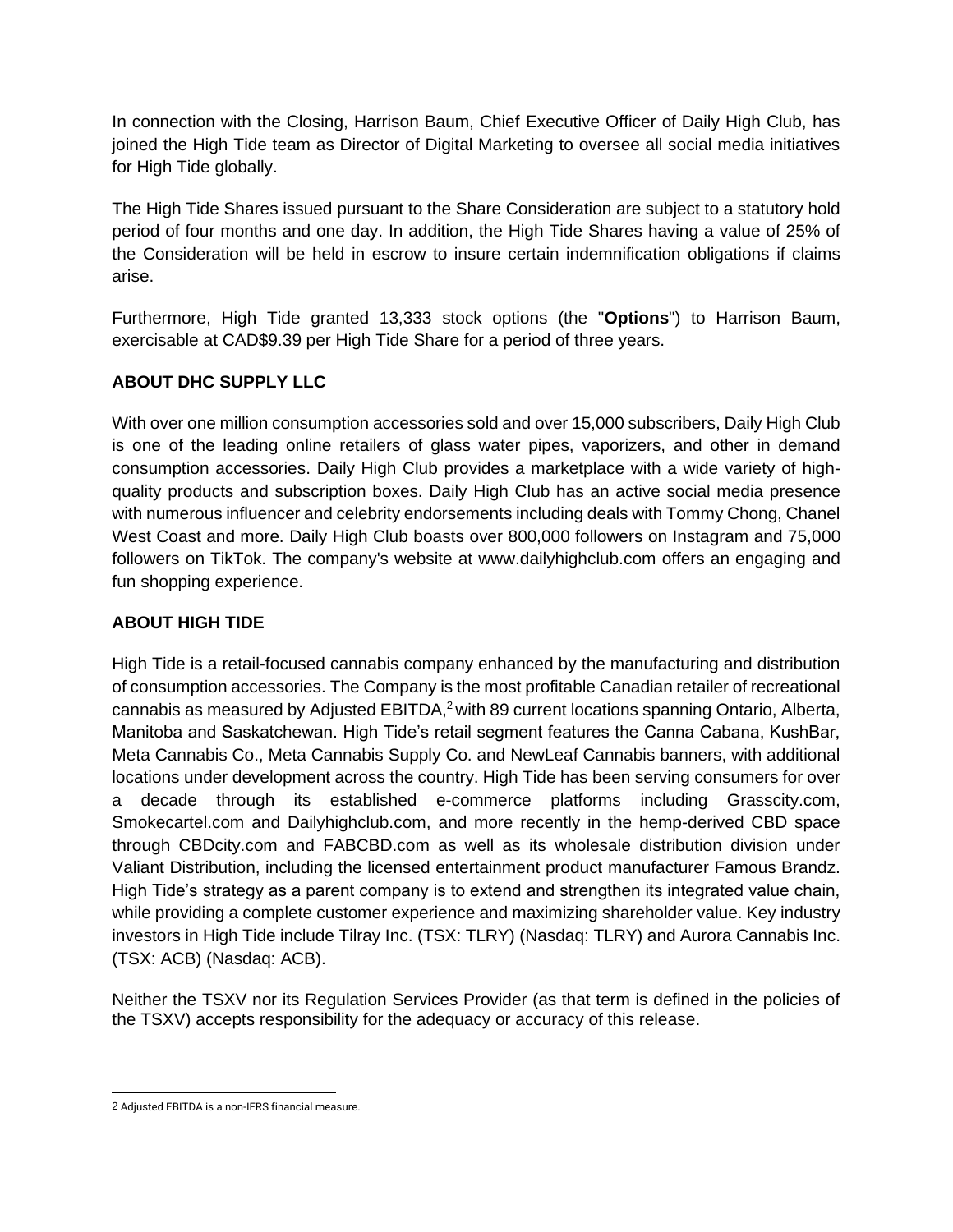#### **CAUTIONARY NOTE REGARDING FORWARD-LOOKING STATEMENTS**

*Certain information in this news release constitutes forward-looking statements under applicable securities laws. Any statements that are contained in this news release that are not statements of historical fact may be deemed to be forward-looking statements. Forward-looking statements are often identified by terms such as "may", "should", "anticipate", "expect", "potential", "believe", "intend" or the negative of these terms and similar expressions. Forward-looking statements in this news release include statements relating to the potential effects of the Acquisition on the business of High Tide, including the expectation that the Acquisition will position High Tide to begin online cannabis sales in the United States should federal legalization occur in the United States; and receipt of all requisite regulatory approval, including from the TSXV and Nasdaq. While High Tide considers these assumptions to be reasonable, based on information currently available, they may prove to be incorrect. Readers are cautioned not to place undue reliance on forward-looking statements.*

*Forward-looking statements also necessarily involve known and unknown risks, including, without limitation, risks associated with general economic conditions; adverse industry events; marketing costs; loss of markets; future legislative and regulatory developments involving the retail cannabis markets; inability to access sufficient capital from internal and external sources, and/or inability to access sufficient capital on favourable terms; the retail cannabis industries generally; income tax and regulatory matters; the ability of High Tide to implement its business strategy; competition; currency and interest rate fluctuations; the COVID-19 pandemic nationally and globally and the response of governments to the COVID-19 pandemic in respect of the operation of retail stores and other risks. Readers are cautioned not to place undue reliance on forward-looking statements as there can be no assurance that the plans, intentions or expectations upon which they are placed will occur. Readers are further cautioned that the assumptions used in the preparation of such forward-looking statements (including, but not limited to, the assumption that (i) High Tide's financial condition and development plans do not change as a result of unforeseen events, (ii) there will continue to be a demand, and market opportunity, for High Tide's product offerings, (iii) current and future economic conditions will neither affect the business and operations of High Tide nor High Tide's ability to capitalize on anticipated business opportunities), although considered reasonable by management of High Tide at the time of preparation, may prove to be imprecise and result in actual results differing materially from those anticipated, and as such, undue reliance should not be placed on forward-looking statements.*

*Forward-looking statements, forward-looking financial information and other metrics presented herein are not intended as guidance or projections for the periods referenced herein or any future periods, and in particular, past performance is not an indicator of future results and the results of High Tide in this press release may not be indicative of, and are not an estimate, forecast or projection of High Tide future results. Forward-looking statements contained in this news release are expressly qualified by this cautionary statement and reflect our expectations as of the date hereof, and thus are subject to change thereafter. High Tide disclaims any intention or obligation to update or revise any forward-looking statements, whether as a result of new information, future events or otherwise, except as required by law. Factors that could cause anticipated opportunities and actual results to differ materially include, but are not limited to, matters referred to above and*